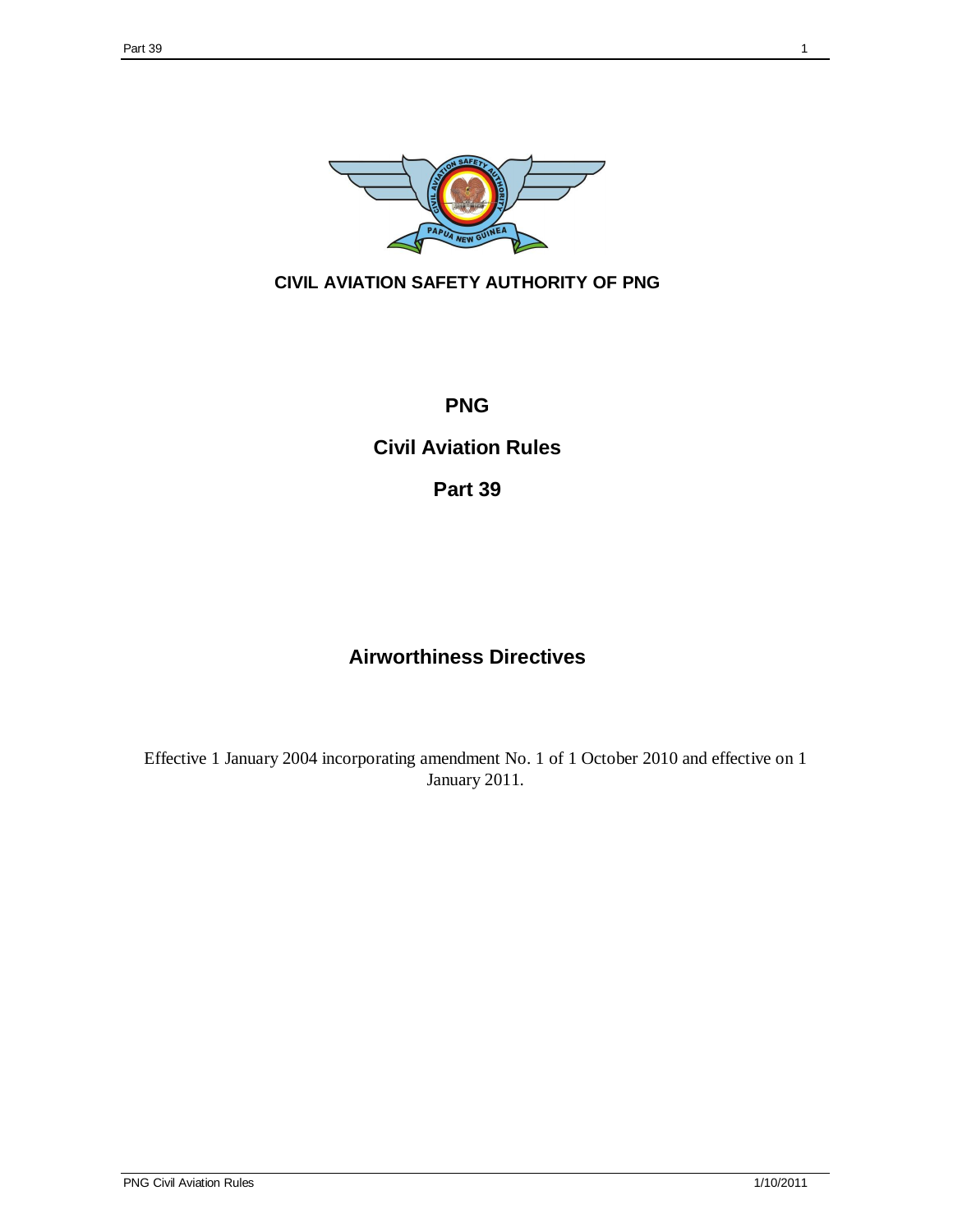# **Schedule of Rules**

| 3 |
|---|
|   |
|   |
|   |
|   |
|   |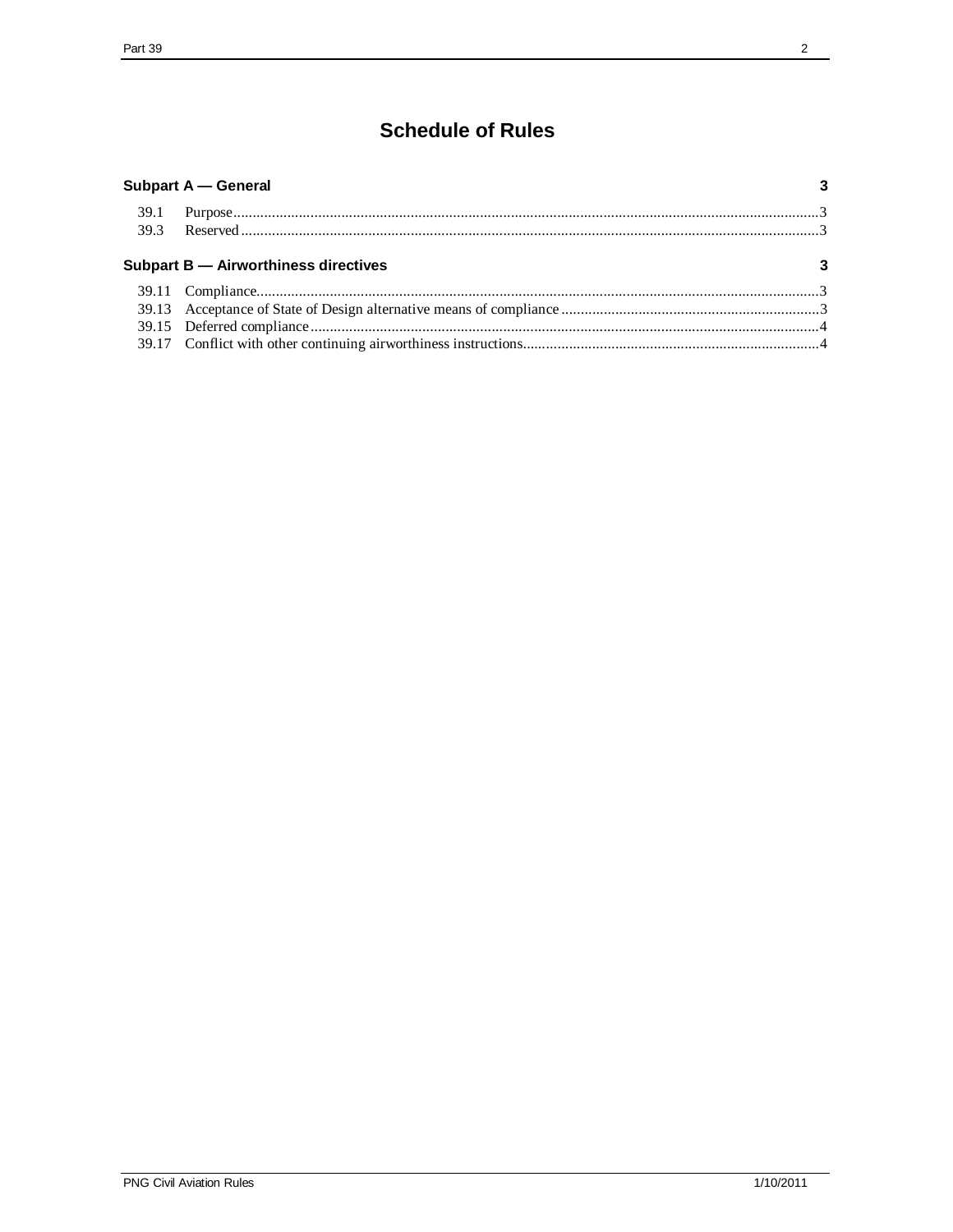## **Subpart A — General**

#### **39.1 Purpose**

This Part prescribes rules governing:

- (1) operator compliance with a airworthiness directive:
- (2) the approval of an alternative means of compliance with the requirements specified in an airworthiness directive.

#### **39.3 Reserved**

### **Subpart B — Airworthiness directives**

#### **39.11 Compliance**

- (a) An operator of a Papua New Guinea registered aircraft must not operate the aircraft unless the operator complies with—
	- (1) every applicable airworthiness directive issued by the Director in accordance with Section 72 of the Act; and
	- (2) every applicable airworthiness directive issued by the State of Design of
		- (i) the aircraft; and
		- (ii) an aeronautical product or appliance that is used on the aircraft; or
	- (3) an alternative means of compliance accepted by the Director under rule 39.13 for an airworthiness directive that is applicable under paragraphs (1) and (2).

### **39.13 Acceptance of State of Design alternative means of compliance**

(a) An operator of an aircraft who is required to comply with the requirements of an airworthiness directive, may apply to the Director for the acceptance of an alternative means of complying with the requirements specified in the airworthiness directive if that alternative means has been approved by the State of Design of the aircraft or aeronautical product.

(b) An applicant for the acceptance of an alternative means of compliance under paragraph (a) must—

- (1) complete form CAA 39/02; and
- (2) submit the form to the Director with a payment of the appropriate application fee prescribed by regulations made under the Act; and
- (3) provide the Director with-
	- (i) evidence that the alternative means of compliance has been approved by the State of Design; and